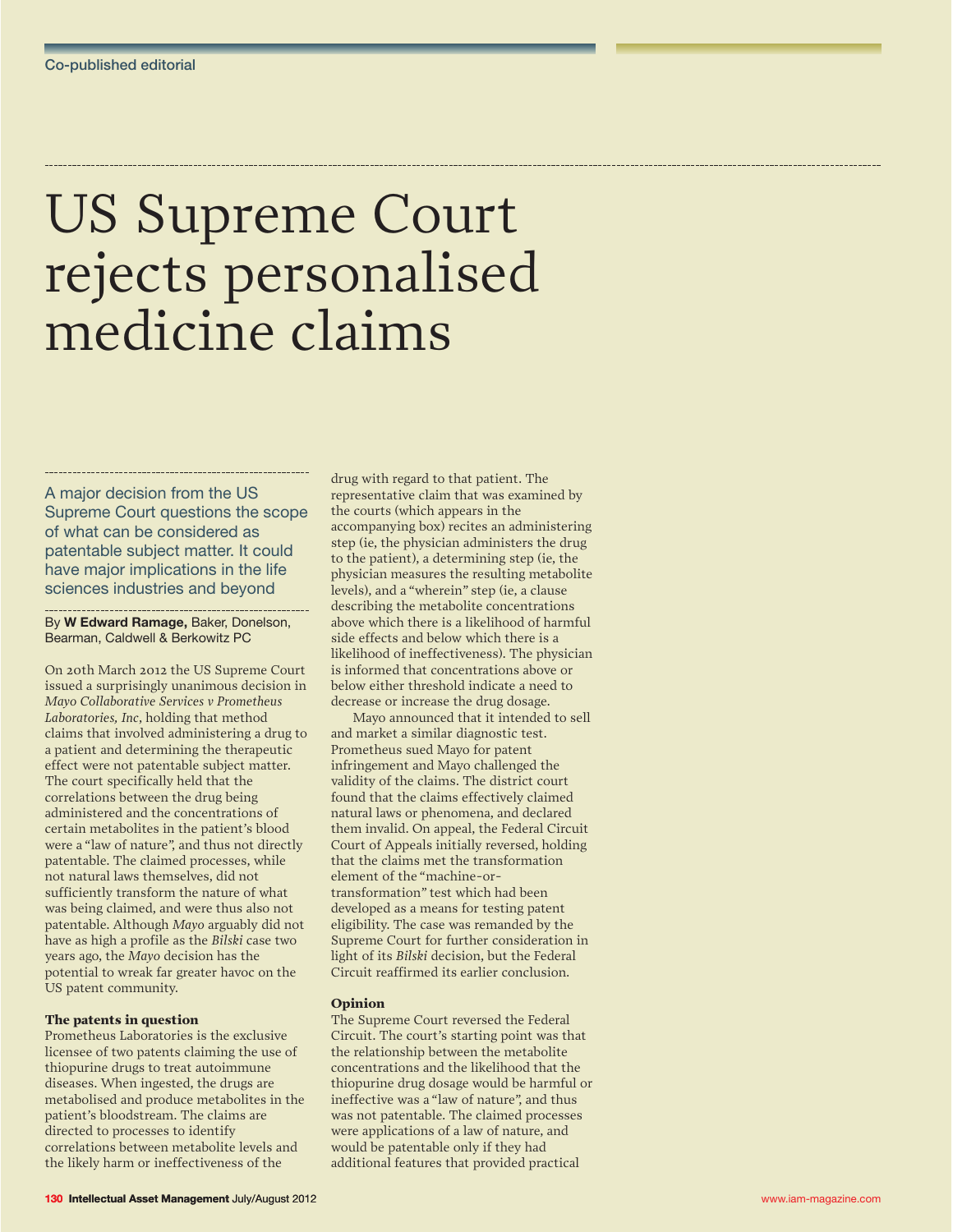

**W Edward Ramage Shareholder** Baker, Donelson, Bearman, Caldwell & Berkowitz PC United States Tel: +1 615 726 5771 Fax: +1 615 726 0464 eramage@bakerdonelson.com

W Edward Ramage is chair of the firm's IP group. He concentrates his practice in the areas of patent prosecution and the litigation and licensing of IP rights. His patent prosecution experience includes cases involving medical devices and systems, enhanced petroleum recovery, computer systems and networks and computer-based business methods. He is registered to practise before the US Patent and Trademark Office and is admitted to the US Courts of Appeals for the Federal and Sixth Circuits.

assurance that the processes were genuine applications of those laws, rather than an attempt to monopolise the correlations. "A patent, for example, could not simply recite a law of nature and then add the instruction 'apply the law'."

In this case, the court determined that none of the steps of the method claims met this standard. First, the "administering" step simply referred to a relevant audience (ie, doctors who treated patients with thiopurine drugs). This was a pre-existing audience, and doctors had been using thiopurine drugs to treat patients long before the claims were asserted. Second, the "determining" step simply told the doctor to determine the level of relevant metabolites in the blood, using whatever process the doctor or laboratory wished to use. This step thus told the doctor to engage in "well-understood, routine, conventional activity previously engaged in by scientists who work in the field". Third, the "wherein" clauses simply informed the doctor about the relevant natural laws, and at most added a suggestion to take those laws into account.

The court did consider the steps to be an ordered combination, since a new combination of steps in a process may be patentable even if all components of the combination were previously well known and in use. However, in this case the court found that the combination added nothing to the laws of nature that was not already present. In short, the claims informed the relevant audience about certain laws of nature and the remaining steps comprised only "well-understood, routine, conventional activity".

The court also expressed its continued concern that "patent law not inhibit further discovery by improperly tying up the future use of laws of nature". It recognised that rewarding those who discover new laws of nature with patents might encourage those discoveries, but the danger of inhibiting future innovation by tying up the use of these "basic tools of scientific and technological work" was greater. In other words, granting a patent for such a discovery "forecloses more future invention than the underlying discovery could reasonably justify".

The *Mayo* decision puts to rest (at least temporarily) the debate in the patent community about the screening role of subject-matter patentability. Many participants, including the federal government, have argued that subjectmatter patentability should be a relatively low hurdle, and that other statutory

requirements (eg, novelty and obviousness) are better suited for determining whether a patent should be issued. The court rejected these arguments, firmly holding that the Section 101 patent eligibility inquiry is a significant threshold question and not to be taken lightly. In particular, the court noted that shifting the patent eligibility inquiry to other statutory sections would significantly increase legal uncertainty, and may ask those provisions to do work for which they are not equipped.

#### Impact

The reach of *Mayo* is already being foreshadowed in two recent decisions.

#### **Patentability of human genes**

Shortly after issuing its *Mayo* decision, the court granted certiorari in *Association for Molecular Pathology v Myriad Genetics, Inc,* vacated the Federal Circuit ruling and remanded for further consideration in light of *Mayo*. In *Myriad Genetics*, the federal court upheld the patentability of certain breast cancer gene patents, holding that "isolated DNA" was not a natural product. This is the same process to which the Supreme Court subjected *Mayo v Prometheus* after its *Bilski* decision. The Federal Circuit upheld its previous finding of patentability in *Mayo* on remand, and it is that decision that the Supreme Court reversed unanimously. This pattern does not bode well for the original Federal Circuit holding in *Myriad Genetics*. In fact, if *Myriad Genetics* follows the road that *Bilski* and *Mayo* have taken, it may well become the third case of a patent subject-matter trilogy shaping patent law in the United States for decades to come.

The argument to apply *Mayo* appears inevitable. DNA (and the genetic information contained therein) is a product of nature, as is the correlation between certain genetic sequences and the resulting biological condition. More particularly, the correlation between the presence of naturally occurring mutations in the breast cancer genetic sequences and the likelihood of certain types of cancer is a natural law. Thus, claims directed to those genetic sequences and correlations are directed to products or laws of nature, and are therefore unpatentable. Any steps in related method claims comprise only "well-understood, routine, conventional activity" already carried out by scientists in the field, and thus add nothing significant to the patentability question.

*Myriad Genetics* raises the same concern about improperly tying up the future use of